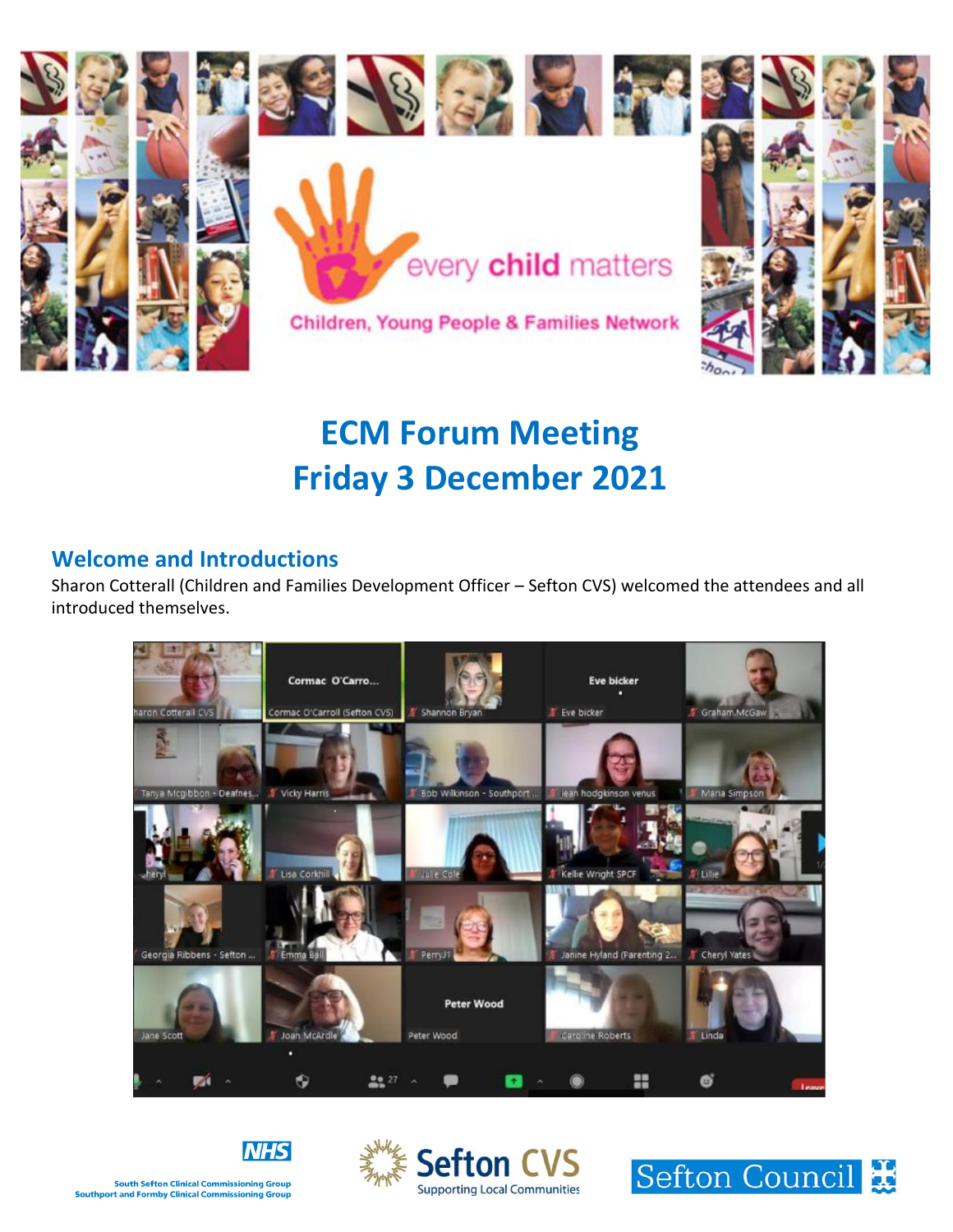## **Alchemy Youth Detached – Parenting 2000**

Janine Hyland (CEO) delivered a presentation see attached slides



## **Youth Voice Development – Sefton Young Advisors**

Georgia Ribbens (Young Advisor's Lead) and Rachel Bebby (Young Advisor) delivered a presentation see attached slides



#### **Child on Parent Violence Work – SWACA**

Jane Scott (Child on Parent Violence and Abuse Children and Young Persons Worker) delivered a presentation see attached slides



# **Alchemy Buddy Up + – Buddy Up**

Emma Lambert (Sefton CVS) updated the forum about the pilot. Buddy Up and Alchemy are working in partnership to offer a new social club for young adults aged 18 to 25 who have mild to moderate additional needs and disabilities. There will be taster sessions on Monday 13<sup>th</sup> December from 6pm to 8pm at Alchemy, Mornington Road, Southport and Tuesday 14<sup>th</sup> December from 6.30pm to 8pm at Alchemy, Coronation Road, Crosby for young adults to attend with their parent carers or support workers to find out more about the social clubs and sign up to attend when they begin in January 2022.

#### **It's Not Me It's You – RASA**

Lorraine Wood (CEO) delivered a presentation see attached slides